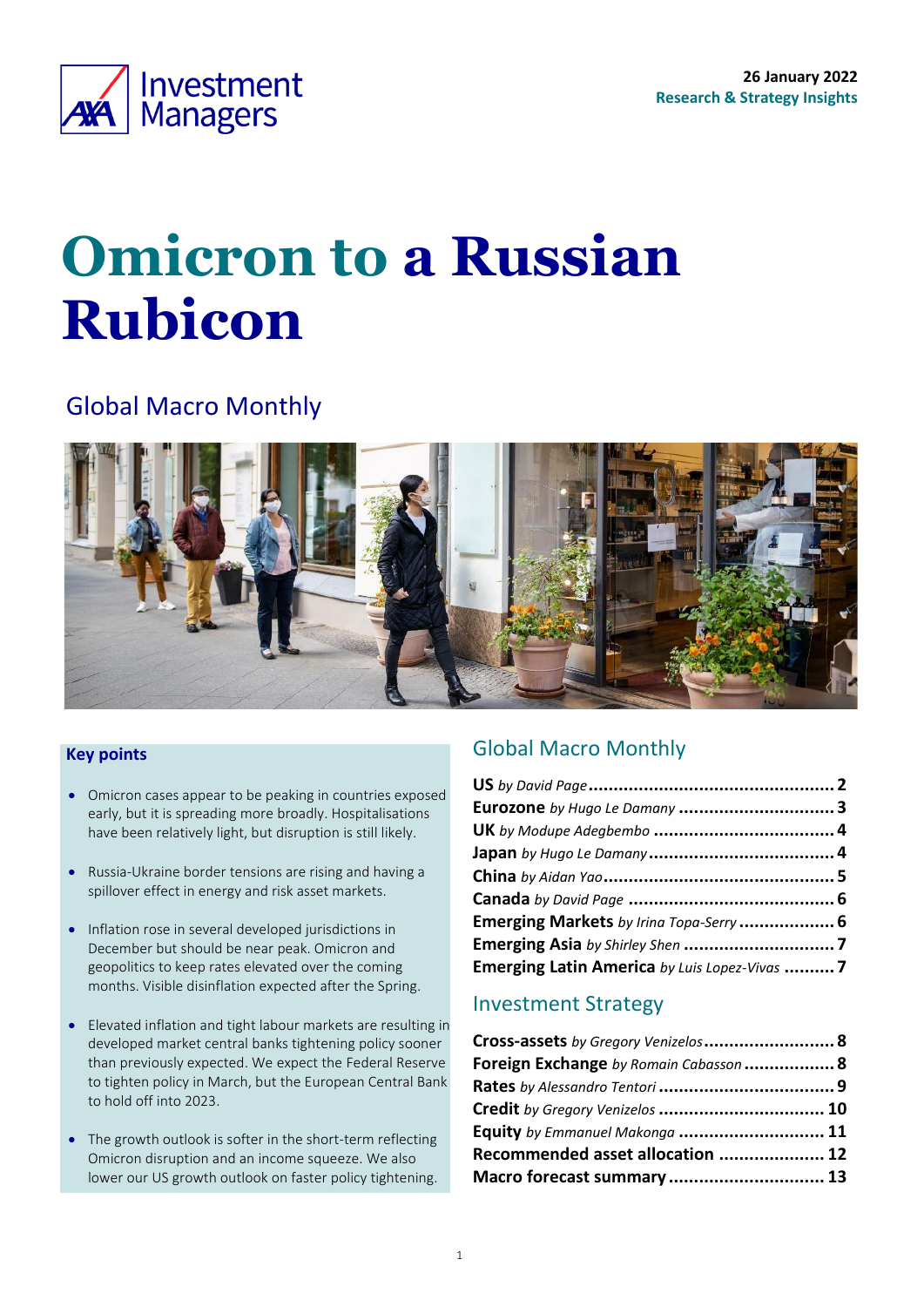# <span id="page-1-0"></span>Global Macro Monthly – US



### **David Page,**

Head of Macroeconomic Research, Macro Research – Core Investments

### **A full tightening cycle imminent**

Developments have led us to once again bring closer our expectation for the start of a full Federal Reserve (Fed) tightening cycle. The labour market has continued to tighten more quickly than expected. While this appears inconsistent with relatively soft payroll gains in the latest months (249k and 199k) it reflects a much stronger household survey, which recorded employment growth of 1090k and 650k respectively in the same months while unemployment fell to 3.9% and average earnings rose by 0.6% on the month in December. We see risks of the household survey reverting to the establishment survey over the coming months, but the labour market looks tight enough to merit a Fed reaction – even if it remains short of 'full employment'. Accordingly, a number of neutral-to-dovish Federal Open Market Committee (FOMC)'s participants have recently stated that they are "open to" a March hike, despite the disruption that the surge in Omicron cases looks set to deliver in the near term. We now consider this most likely.

While market expectations have become more febrile, including speculation around a 0.50% opening hike and a faster pace of tightening than in the last cycle, we remain more circumspect and forecast four hikes for this year (taking the Fed Funds Rate to 1.00-1.25%) and three for 2023 (1.75- 2.00%). Different to markets, however, we do not think that this will be the peak of this cycle and expect the Fed to continue to tighten policy in 2024 closer to, and possibly exceeding, its 2.5% estimate of the longer-term funds rate.



### <span id="page-1-1"></span>Exhibit 1: Estimated real yield reactions to tightening

December's FOMC meeting minutes also announced the consideration of unwinding the balance sheet. Details have yet to be finalised, but minutes suggested quantitative

tightening (QT) could come sooner after rates have started to rise and at a faster pace than in the last cycle. Several members have discussed after one or two hikes and we now expect the Fed to begin ramping up its unwind after mid-year. Last time, the Fed capped the maturities of its assets at \$30bn in Treasuries and \$20bn in Mortgage-backed securities (MBS) per month. This time, we estimate a pace of \$60bn and \$30bn, or just short. This would likely see a modest unwind this year, but close to \$1tn next. The impact is uncertain – academic estimates quantifying the effects of QE are unlikely to apply symmetrically to QT. Moreover, around \$2tn in excess liquidity remains on the Fed's balance sheet in the form of overnight reverse repos. These are likely to be unwound as the Fed withdraws liquidity, dampening the QT impact [\(Exhibit 1\)](#page-1-1). Nevertheless, the Fed appears ready to deliver monetary tightening with both barrels.

### **Tighter policy impacts macro-outlook**

A quicker tightening of monetary policy would be designed to impact the outlook for growth and prices. The GDP outlook for Q4 has continued to evolve. The sharp drop in December's retail sales (-1.9% on the month), confirmed our expectations that October's flurry of spending marked an earlier start to the shopping season, rather than a stronger season overall. We retain our outlook for Q4 GDP growth of 4.8% (saar) but note that the Atlanta GDPNow tracker has retreated to 5.0% from a high of 9.7% at the start of December (consensus 6.0%).

In our Outlook 2022 we forecast GDP growth to be 3.5%. That was lower than the consensus of 4.0%, which has since crept lower to 3.8% (with some forecasts going lower still). To our minds, the quicker adjustment in monetary policy should reduce the GDP outlook for this year and next. We lower our GDP forecasts to 3.3% and 2.5% on the back of a firmer Fed outlook. This assumes that the Fed manages to slow the economy smoothly. A more exaggerated reaction with tighter financial conditions could result in a sharper growth reaction.

Inflation rose to 7.0% in December – another upside surprise and a 40-year high – driven once again by used car prices and rents. A peak should be close, with auctions suggesting second-hand car prices are easing, oil inflation fading on base effects and Producer Price Index (PPI) inflation dipping. Further final increases could emerge as geo-political tensions push oil higher, winter freezes spike energy prices and Omicron adds fresh disruption to supply chains. However, barring major deterioration in geo-politics (Ukraine) and supply chains (China), inflation should fall sharply from the spring.

We have raised our 2022 Consumer Price Index (CPI) inflation outlook to an average of 4.6% (from 4.1%). But we still expect inflation to fall sharply over the year and now see Personal Consumption Expenditure (PCE) price index inflation touching 2.0% early in 2023. We forecast CPI to average 2.6% in 2023, down from our previous 2.9% forecast again reflecting the impact of an expected quicker monetary policy tightening.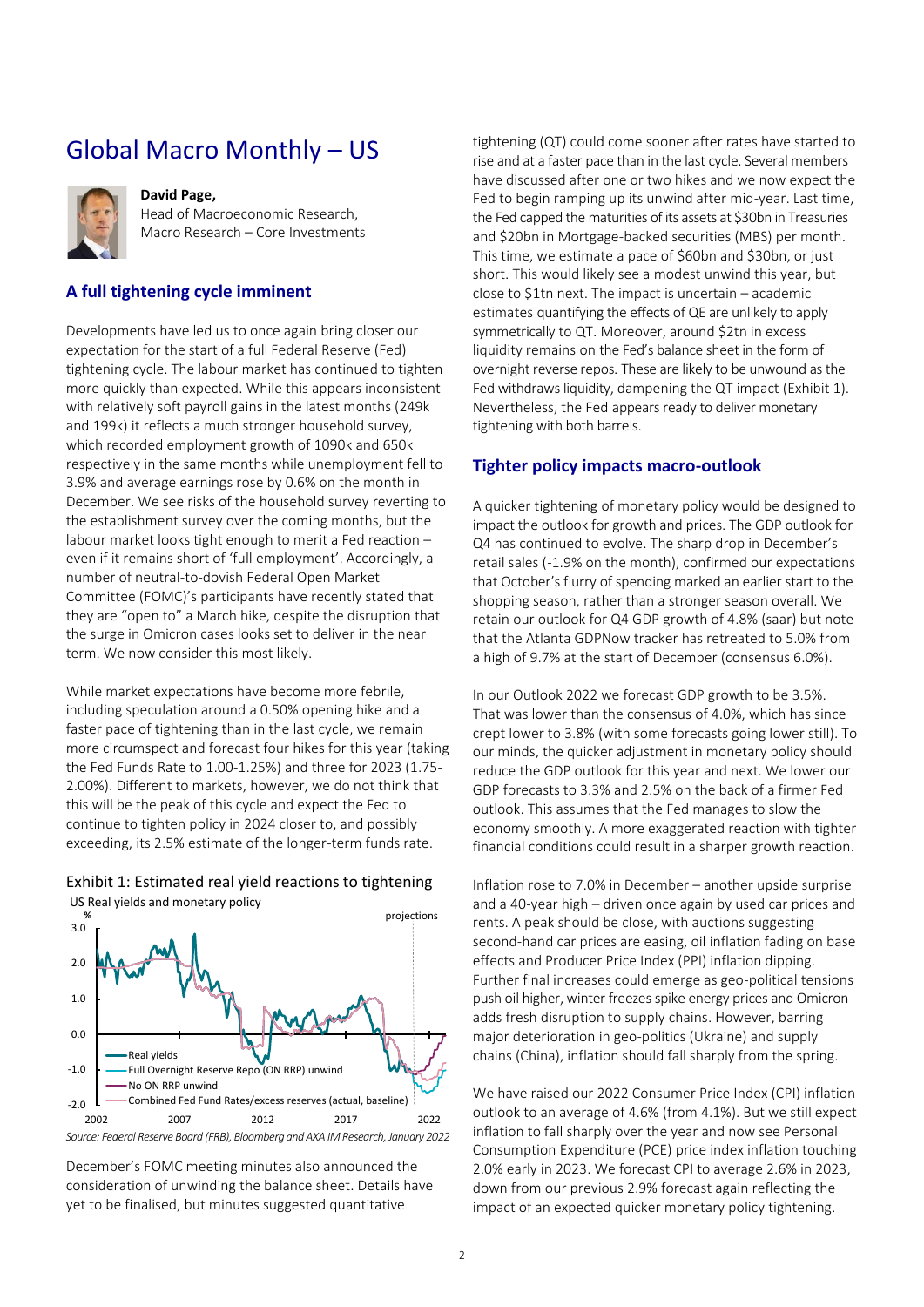### <span id="page-2-0"></span>Global Macro Monthly – Eurozone



**Hugo Le Damany,**  Economist, Macro Research – Core Investments

### **Brighter days on the horizon**

The worst of the Omicron wave is probably behind us. Cases are easing in several countries, while hospitalisations have remained at a manageable level. Restrictions are likely to remain for a few extra weeks but should ease thereafter. While Q4 GDP estimates are yet to be released, indicators show more resilient economic activity than initially feared when Omicron emerged. We continue to forecast 0.4% quarter-on-quarter growth in Q4 which would push GDP above its pre-pandemic level.

In January, surveys have been mixed. In Germany, both manufacturing and services PMIs surprised on the upside but slightly declined in France. Business climate also slightly deteriorated while consumer confidence was broadly flat. We believe there is downside risks to our Q1 GDP forecast which currently stands at +0.6%. We continue to anticipate some improvements, especially on restrictions, but such a rebound is more likely to be seen in Q2 data.

However, there are two large downside risks to the outlook for 2022. Firstly, China's 'zero-COVID' policy – and the risk of disruption if Omicron proves more difficult to contain – threatens supply chains, with Germany the most exposed. Secondly, inflation, and more specifically, energy prices weighing on consumers' purchasing power may affect private consumption more than we expect despite governments' offsetting measures. This could be further exacerbated if geopolitical tensions rise around Ukraine [\(Exhibit 2\)](#page-2-1).

<span id="page-2-1"></span>



Inflation likely peaked in December at 5% year-on-year (yoy) and remained mixed across countries. It reached 6.5% in Spain, 5.7% in Germany, 4.2% in Italy and 'only' 3.4% in France. The end of the effect of Germany's temporary sales tax cut will reduce the Eurozone core rate by around 0.5 percentage points from January but price pressures are likely to persist reflecting energy and food past prices (around 2% in Q1), with additional supply disruptions presenting further risks.

Beyond Q1, electricity and gas contributions to inflation should ease, as should supply constraints. However, recent wages data do not point to homogeneous upside pressure across the Eurozone, but with further labour market improvement expected, this could materialise through 2022-2023 [\(Exhibit 3\)](#page-2-2).

#### <span id="page-2-2"></span>Exhibit 3: Still muted wage growth



### **Don't push it too far!**

The European Central Bank's (ECB) inflation outlook is currently challenged by the market, which now prices a first rate hike in October 2022. We believe this is premature and would jeopardise economic activity as inflation should ease materially over the second half of 2022 (from 4% to 1.9%). Recent ECB speeches – including from hawks – do not point to such early actions in our opinion. We believe a move at the start of 2023 would be the earliest appropriate and believe current forward guidance implying a first hike 'shortly after' net purchases end is not appropriate and is likely to be amended in the future.

### **Long live the President…if no early election**

In Italy, we are still awaiting the Presidential election's result. We had previously thought Draghi would stay as PM but as there is little consensus for another candidate, we now believe his election is the most likely outcome. This should only be mildly negative, once we do not have early elections that could compromise the smooth implementation of Next Generation EU funds and reforms. Most Italian parties are quite reluctant for this option as current polls do not suggest a stable majority to either side of the political spectrum. Early elections would also trigger the cut of parliamentary seats voted in September 2020 and Members of Parliament would curtail pension entitlements, eligible only if a legislature lasts at least four and a half years (until September 2022).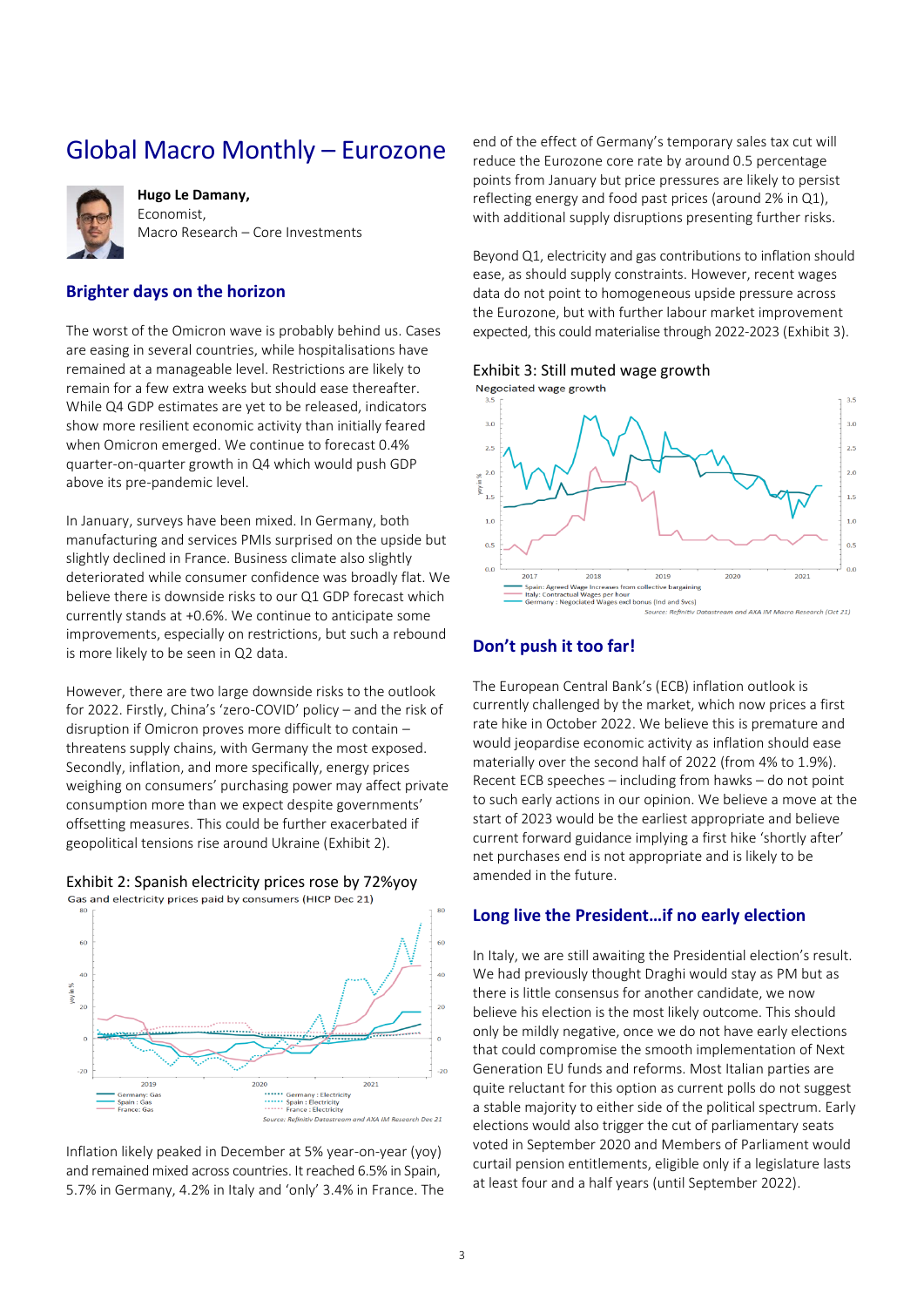# <span id="page-3-0"></span>Global Macro Monthly – UK



**Modupe Adegbembo,**  Junior Economist, Macro Research – Core Investments

### **Omicron casts doubt on February rate hike**

Omicron appears to have peaked in the UK, with cases falling back from 180,000 a day in early January and the government announcing a phased easing of restrictions. Revisions to previous growth and a firmer-than-expected November suggest Q4 GDP will rise by 0.9% and that 2021 growth will be firmer at 7.2% (compared to a pre-revision forecast of 6.9%). Nevertheless, we expect GDP to contract in December and January, following sharp declines in activity, before rebounding – despite challenges for real income growth over the coming quarters. We expect growth in 2022 of 4.9% (from 5.0%) and 2.3% in 2023. This compares to consensus forecasts of 7.0%, 4.5% and 2.2%.

Headline CPI reached a 30-year high of 5.4% in December and is set to rise further. Inflation averaged 2.6% for 2021 as a whole. Food and clothing drove the recent increase, and we expect the deceleration of fuel price inflation to take some pressure off in the next few months. However, inflation is set to peak at around 6%, when utility retail price cap adjustments are made in April, although this could be sensitive to intervention from the government to reduce the impact on households. Following this, we expect prices to fall back across the second half (H2) 2022 to below target in 2023. We now expect inflation to reach 4.5% in 2022 (up from 3.8%) and 2% in 2023. Consensus forecasts are for inflation to average 4.7% for 2022 and 2.1% in 2023.

The labour market remains tight, but there are tentative signs of some easing in the pace of tightening. In November unemployment fell marginally to 4.1% (from 4.2%). Wage growth has continued to fall – in the 3-months to November it slowed to 3.8% from 4.3% and set to soften further as base effects fall out.

After December's rate hike, new data have increased added to the pressures on the Bank of England (BoE) to raise increase interest rates further to quell second-round inflation effects. However, Omicron's likely to dampening of growth and have seen reports of some unwinding of labour market strength should leave the Monetary Policy Committee (MPC) cautious – but when it meets on 3 February, it will not have comprehensive output data for the latest months. We expect the MPC to follow a slower more cautious path and leave the Bank Rate unchanged at 0.25% in February, pencilling in the next hike only for May – which will then begin the passive unwind of the BoE's balance sheet. We forecast a further hike in November, to 0.75%. This is lower than current market expectations, which currently price in a rate increase next month.

### <span id="page-3-1"></span>Global Macro Monthly – Japan



**Hugo Le Damany,**  Economist, Macro Research – Core Investments

### **Another jolt on the road**

The latest economic data pointed to a fourth quarter (Q4) rebound but this will likely be less than anticipated, as supply disruption erupted at the end of 2021 and worries grew about the Omicron wave, which is now spreading in Japan.

The government introduced only mild restrictions as the country has a high vaccination rate (80%) and more data on the severity of Omicron. However, we remain cautious on the economic impact as the booster campaign has not picked up significantly and households are likely to adapt their consumption behaviour. We also anticipate further supply chain constraints due to the COVID-19 outbreak in China and/or in some southeast Asian countries on which Japan strongly relies for its industry. Consequently, we have adjusted our Q1 GDP growth forecast to around +0.4% quarter-on-quarter from 1% [\(Exhibit 4\)](#page-3-2). Once Omicron concerns disappear, we anticipate a strong rebound in private consumption that should coincide with some supply pressures easing.

### <span id="page-3-2"></span>Exhibit 4: Omicron wave and supply constraints are likely to weigh on Q1 GDP growth

-10 -8 -6 -4 -2  $\Omega$ 2 4 6 %qoq Dec-19 Mar-20 Jun-20 Sep-20 Dec-20 Mar-21 Jun-21 Sep-21 Dec-21 Mar-22 Jun-22 Sep-22 Dec-22 Mar-23 Jun-23 Sep-23 Dec-23 Japan - GDP growth profile *Forecasts*

*Source: Cabinet Office and AXA IM Macro Research' projections, January 2022*

### **The BoJ stays the course**

December inflation data increased by 0.2 percentage points (pp) to 0.8% on the year, but core inflation (excluding fresh food and energy) is still negative (-0.7%) as mobile phone charges remove approximately O.7pp from the index. Assuming high energy prices until Q2, the Consumer Price Index (CPI) would not be too far from 2% but the Bank of Japan (BoJ) emphasised it was not in a position to expect a sustainable 2% target under the virtuous cycle of wages and prices, rejecting de facto any premature normalisation of the monetary policy.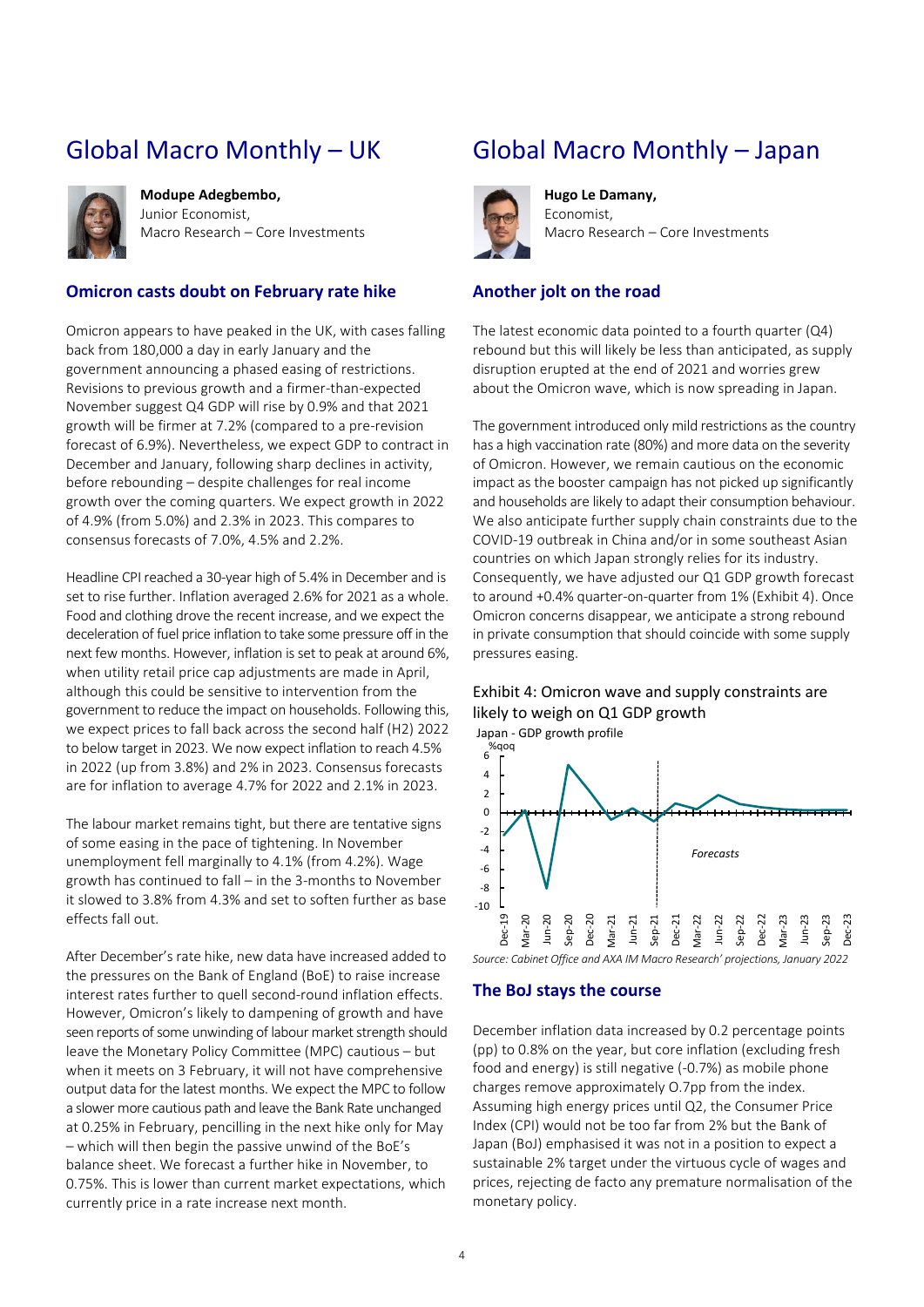# <span id="page-4-0"></span>Global Macro Monthly – China



**Aidan Yao,**  Economist (China), Macro Research – Core Investments

### **Better GDP cannot mask underlying weakness**

Fading power shortages and supply bottlenecks saw the Chinese economy end 2021 on a decent note. Quarterly GDP growth accelerated to 1.6% in the fourth quarter (Q4) from 0.2% in Q3 on a seasonally adjusted basis. However, the negative base effect continued to drive year-on-year growth lower to just 4% – a record low outside the height of the pandemic [\(Exhibit 5\)](#page-4-1). Despite beating expectations, the buoyant GDP print – 8.1% growth for 2021 – does little justice to a challenging year for the Chinese economy.

### <span id="page-4-1"></span>Exhibit 5: GDP data shows a decent finish to 2021 China - GDP growth breakdown across different sectors



*Source: CEIC and AXA IM Macro Research, 18 January 2021* 2000 2002 2004 2006 2008 2010 2012 2014 2016 2018 2020

On the supply side, industrial output staged a decent rebound thanks to a quick resolution to the power shortages and rebuilding after Q3's weather disruptions. Supply bottlenecks also showed signs of easing in some areas, with auto output posting its first growth in seven months. The shortening of delivery times and lower input costs in the Purchasing Managers' Index suggest the improvement has been broad-based.

Beyond the industrial sectors, the growth impulse remained weak. Tertiary activity grew by only 5% on a two-year compound annual growth rate basis, reflecting the sector's continued struggle against COVID-19 resurgences. All housing market metrics deteriorated further as the painful adjustment – partly inflicted by policy tightening – continued. Export activity remained resilient, but growth likely peaked in Q4 – even before the latest Omicron outbreak risked further dampening demand.

The most alarming development was in retail sales. Nominal sales growth dropped sharply to just 1.7% in December, which translates to a near stalling of real sales growth with CPI inflation at 1.5%. The latest virus wave certainly played a

role in this weakness, but the soft labour market is also to blame for the lacklustre consumption recovery over the past year. Anecdotal evidence suggests that job market conditions are much worse than the official unemployment rate (which rose to 5.1%) suggests. Without addressing this fundamental weakness, the consumer sector will likely continue to struggle even if China succeeds in containing another round of virus flare-up.

For all these reasons, the better-than-expected GDP outturn will likely do little to dispel pessimism about the Chinese economy. Many brokers have recently cut their growth forecasts to reflect the challenge of preserving growth amid the spread of Omicron and a collapsing property market. Even though Beijing has started to adjust policies, the moves have so far fallen short of what's needed to restore confidence and re-anchor expectations. Indeed, with a "zero-COVID" policy remaining a priority ahead of the lunar new year and the Winter Olympics, the effectiveness of policies to stabilise growth is questionable. We therefore concur that the risks to short-term growth are squarely to the downside.

### **Don't underestimate Beijing's policy**

Further out, however, we caution against underestimating Beijing's resolve to preserve growth in a politically sensitive year. At the end of the day, the "zero-COVID" policy is designed to maintain social and political stability from a public health angle, whereas stabilising growth and the labour market is just as important for a smooth transition of political leadership at the 20<sup>th</sup> Party Congress. We think Beijing's pledge to put a floor under the economy should be taken seriously.

The latest medium-term lending facility and repo rates cuts are consistent with the People's Bank of China embarking on a new, and potentially forceful, policy easing cycle. This should be paired with more active fiscal policy, utilising the carryover funds from last year's RMB1.2tn bond issuance and the frontloading of 2022's new bond quota (worth RMB1.45tn).

With the restrictions on property and local government borrowing still in place, the challenge is to find more sustainable growth engines to channel these stimuli. We see targeted measures to support new infrastructure, decarbonisation, high-tech industries, manufacturing upgrades, small and medium-sized enterprises, and consumption over the course of 2022. A combination of differentiating micro policies and macro policy easing should help to rebalance the economy while fostering aggregate growth stability. For now, we stick to our 5% growth forecast for the year but expect the economy to be weaker in Q1 – reflecting the current virus situation – followed by a recovery in later quarters.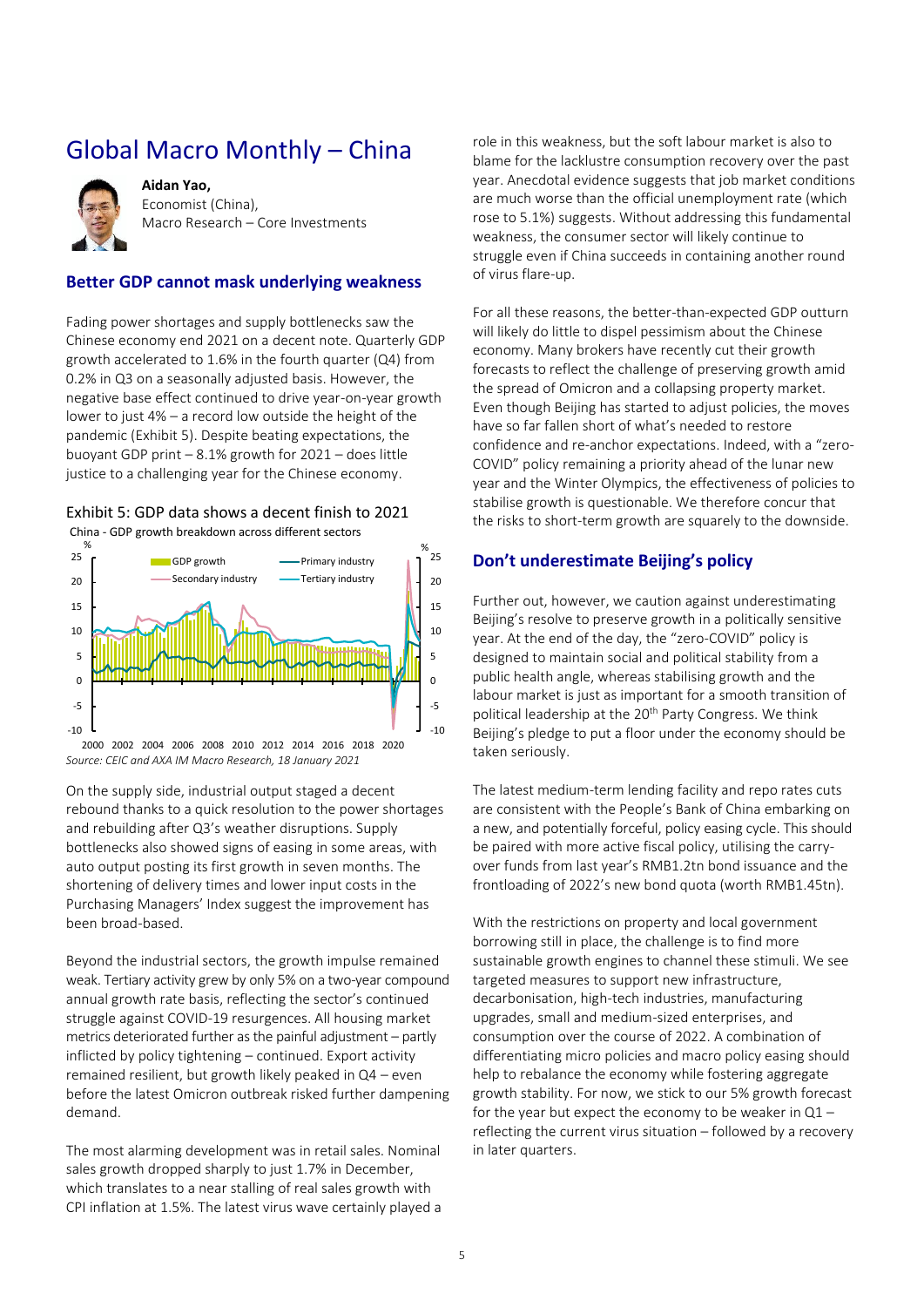# Global Macro Monthly – Canada



**David Page,**  Head of Macro Research, Core Investments

### **Expected growth slowdown to weigh on BoC**

The third quarter's (Q3) positive momentum carried into Q4 with October's GDP posting a stronger than expected 0.8% rise. However, the good news probably ended then as flooding in November likely had an immediate impact on GDP. The latest coronavirus variant, Omicron, emerged in December. By year-end, it appeared to be affecting economic behaviour and provincial governments increased restrictions in early January. Although Canada's wave appears to be softening and hospitalisations peaking, the economic impact is likely to take longer to emerge. We expect a softer Q4 and further deceleration in Q1, before a catch-up into mid-year. As such, we have reverted our 2022 forecast to 3.5% and left 2023 at 3.0% (consensus 4.0% and 3.0%).

If Omicron poses a downside risk to activity, it is an upside risk to inflation. CPI inflation hit 4.8% in December – a 30 year high, with most derivative measures including core, trimmed and median measures all marking similar records. By comparison to other countries, the Canadian CPI outlook does not appear so bad. With oil prices lower in December, January's rate should drop, although further supply-chain disruption from COVID-19 is an upside risk. Medium-term risks include the labour market and expectations. The labour market continues to tighten. December's jobs rose 55k and unemployment dipped to 5.9%, close to the pre-COVID-19 rate. Annual pay slowed to 3.0% from 3.2%, around the top of the pre-pandemic range. The Bank of Canada's (BoC) latest surveys showed that inflation expectations are elevated, suggesting businesses and households expect inflation to remain high; 97% of businesses see inflation over 2% for the next two years.

These are the risks the BoC will consider at its January meeting. Elevated inflation points to tighter policy in 2022. Markets expect the first of six hikes to emerge this month. However, the Omicron outbreak's impact on growth and employment is uncertain, while inflation pressure may be close to a peak. The BoC had guided that conditions for tighter policy would be met around the middle quarters of this year. The Federal Reserve's apparent shift in monetary policy tightening may push the BoC to move earlier to avoid additional inflationary pressure via a depreciating Canadian dollar. Overall, we expect the BoC to leave policy unchanged in January. However, we raised our forecasts for four hikes this year (from three) to 1.25%, now likely starting in March, and now envisage two in 2023, taking rates to 1.75%.

### <span id="page-5-0"></span>Global Macro Monthly – EM



**Irina Topa-Serry,**  Senior Economist (Emerging Markets), Macro Research – Core Investments

### **Headwinds on the horizon**

Emerging markets (EM) are heading into more complicated territory as liquidity conditions tighten amid rising US real yields. A rising cost of debt poses additional risks for higher financing needs as debt – public and private – has increased lately, while external financing needs are likely to expand again for many EMs as domestic demand normalises from the low levels during the pandemic. Additionally, inflation pressures and the central banks' responses in terms of monetary policy adjustments, as well as a less buoyant global trade environment, may trigger a cyclical slowdown in the first part of the year. EM regional growth dominance looks likely to shift from Central Europe and Latin America towards Southern Asia and the Middle East. China's policy easing and hopefully a less damaging Omicron wave should support the EM growth profile further out.

### **Inflation and… protests**

The current inflation spikes in developing countries share similar underlying dynamics with those in advanced economies. Rising energy and food prices as well as supply bottlenecks caused by the pandemic have triggered a sharp rise in producer and consumer prices. Given the stickier pattern of inflation in EM, central banks are responding earlier and more forcefully than in developed markets, as seen by the recent monetary tightening in Central Europe and Latin America. Tighter monetary policy does not address the roots of the inflation surge but is a reasonable response to anchor inflation expectations and avoid inflation slippage in the medium term, also securing foreign capital interest.

Food and energy are big components of Consumer Price Index baskets and household consumption in EM. Excessive prices have in the past triggered humanitarian crises, riots and even regime changes. Recent street protests in Kazakhstan, firstly in reaction to motor fuel price hikes before turning into what seemed a broader political protest, remind us of the challenges oil and food inflation can cause in EM. In late 2006, droughts in grain-producing nations and rising oil prices triggered inflation spikes culminating in unrest in several countries during 2008 and were also likely a contributor to the Arab Spring revolts thereafter. In mid-2011, a ravaging food crisis hit East Africa, Ethiopia, Somalia and Kenya. Governments are wary of repeats and some are implementing consumer price caps on natural gas, cutting Value-Added Tax on basic food items, heating and electricity prices. But this places additional strain on public finances.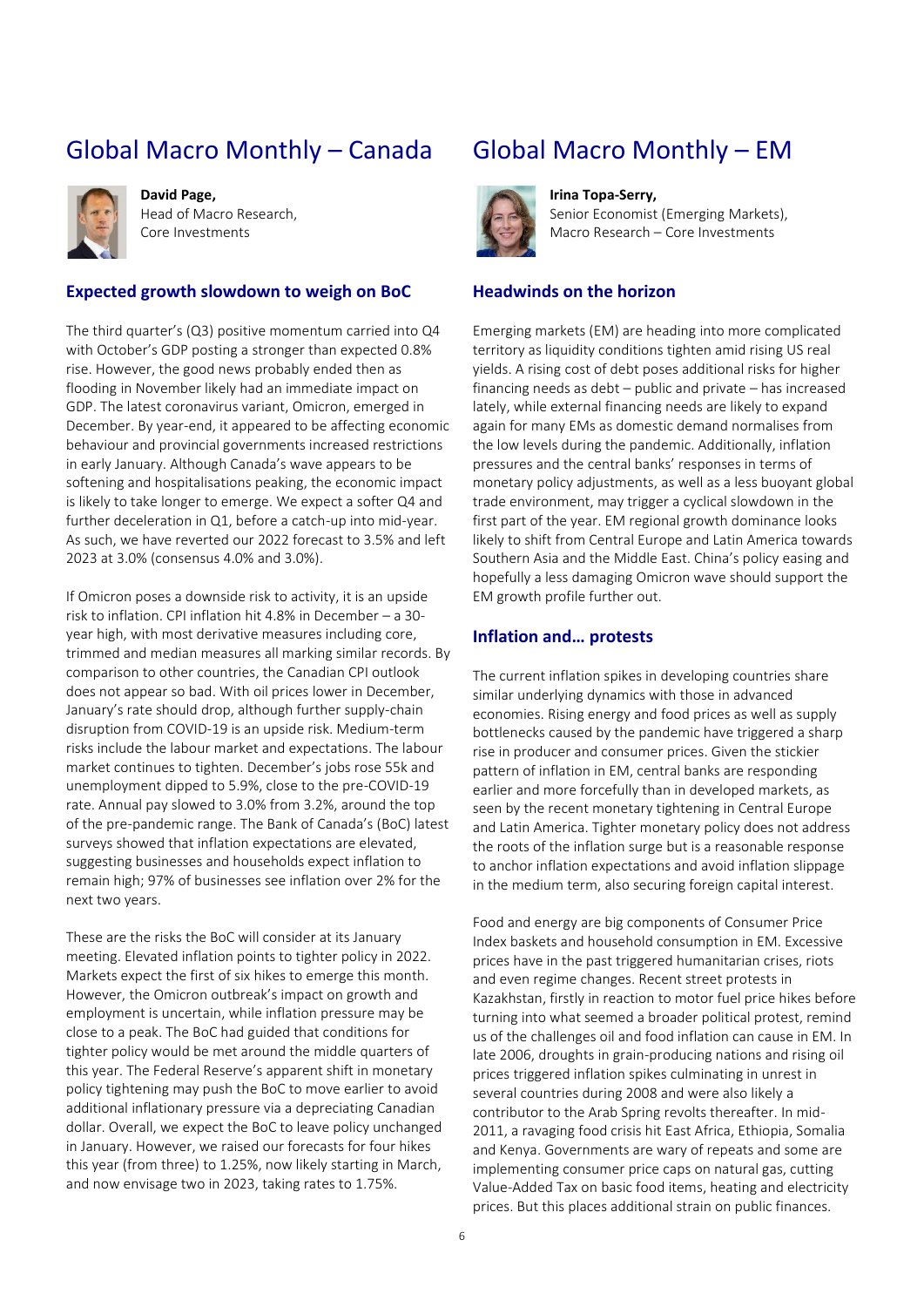# Global Macro Monthly – EM Asia



**Shirley Shen,**  Economist (Emerging Asia), Macro Research – Core Investments

### **Exports' normalisation**

The Omicron variant continues to plague Asian economies, resulting in rising daily cases in most parts. India, the Philippines and Thailand, in particular, have seen significant spikes in daily infections. Restrictions have been implemented, though public policy responses vary across countries. In addition to enhanced tightening measures, authorities across Asia have further highlighted the need to accelerate their respective vaccination programmes as well as increase booster shots. Singapore is the most advanced economy in the region for vaccinations, now with about half of the population having received a third dose. South Korea and Malaysia follow closely behind.

Although the Omicron variant remains a key risk to Asia's growth recovery in the near term, the economic cost of each subsequent wave has lessened as people and businesses have adapted. In fact, headline Purchasing Managers' Indices (PMIs) looked rather reassuring. Apart from Thailand, all saw headline figures pushing higher into the growth territory. New export order PMIs, however, showed a mixed picture, with orders falling in South Korea, the Philippines and Thailand. This is in line with our Asia export monitor [\(Exhibit 6\)](#page-6-0), which compiles several advance estimators such as PMIs and semiconductor stock indices. Our monitor suggests continued moderation in the region's exports. But despite recent concerns over weakening contract prices, South Korea's December semiconductor exports remained resilient, backed by solid new smartphone sales. What's more, there are finally signs of easing chip shortage concerns as inventory-toshipment ratios have risen. We continue to expect a gradual softening of overall export growth on slowing global demand and China's growth concerns.

### <span id="page-6-0"></span>Exhibit 6: Exports growth normalising

-7





### Global Macro Monthly – LatAm



**Luis Lopez Vivas,**  Economist (Latin America), Macro Research – Core Investments

### **A two-speed recovery**

It has been clear for some time the recovery in Latin America (LatAm) will not proceed in a synchronised manner. Recent economic data for the fourth quarter (Q4) continues to suggest a strong recovery in Chile and Colombia. But the economies of Brazil and Mexico appear to have stalled in the final quarter of 2021 after both posted GDP contractions in Q3 at -0.1% and -0.4% respectively on a quarter-on-quarter basis.

In Brazil, double-digit inflation and tight monetary conditions are weighing on consumption and investment. In November, both retail sales and industrial production contracted in yearon-year terms for a fourth consecutive month. Similarly, unemployment is the highest in the region at 12.1%. On a more positive note, inflation decreased in December for the first time since May 2020. Meanwhile in Mexico, tight fiscal policy, rising interest rates and surging inflation (currently at a 20-year high) are keeping a lid on growth. Economic activity contracted for a third consecutive month in October, reflecting a decline in services and primary activities. There is a growing possibility that GDP contracts again in Q4, which would push the country into a technical recession.

In contrast, significant fiscal stimulus and still-low interest rates continue to fuel the economies of Chile and Colombia. In Chile, economic activity surpassed expectations and grew a whopping 14.3% in November (year-on-year). In addition, unemployment continues to fall, and is now back at prepandemic levels. In the political arena, Chileans recently elected left-wing politician Gabriel Boric. Colombia's economic picture is not as rosy as Chile's, but growth remains strong, albeit still unbalanced. Both retail sales and industrial production grew strongly in November, unemployment fell to 10.8%, the lowest rate since end-2019 – though still one of the highest in the region. However, inflation is accelerating, and expectations are not fully anchored.

On the pandemic front, Latin American countries have been quite effective in their vaccination campaigns despite diplomatic and financial hurdles to gain access to vaccines. We estimate that, in the economies in our focus, around 65% of the population is fully vaccinated and Chile leads the way with an 88% vaccination rate. While the current Omicron wave is a cause for concern, high vaccination rates and a lack of appetite from governments for lockdowns suggest that risks to the economy seem low for now. Among large Latin American countries, only Peru and Argentina have seen a significant spike in infections.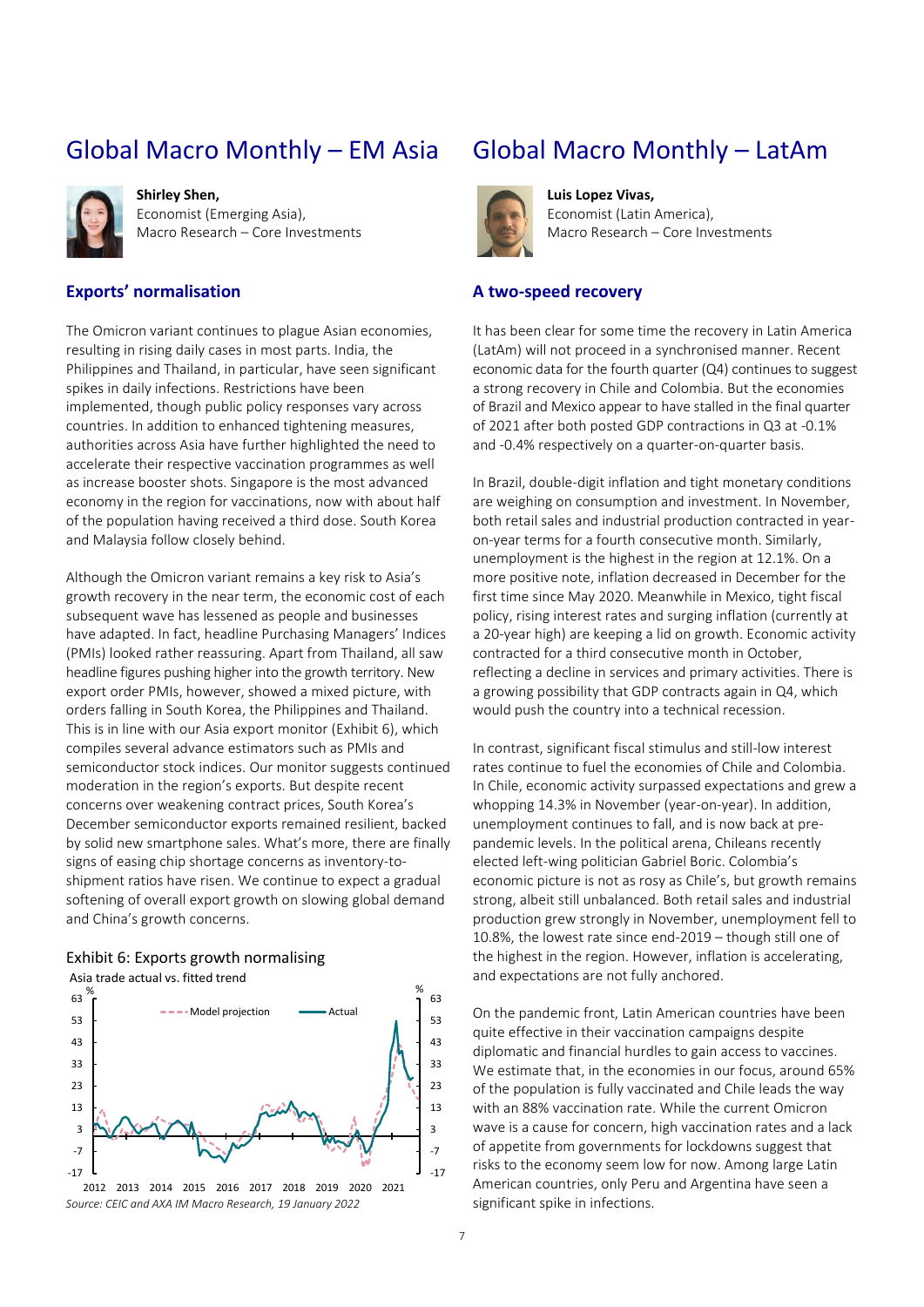### <span id="page-7-0"></span>Investment Strategy – Cross assets



Greg Venizelos, Credit Strategist, Research – Core Investment

### **Too much of a good hawk**

Markets are struggling and there is the threat of war in Eastern Europe. On the upside, the bond market might be taking a break from worrying about an even more hawkish Federal Reserve (Fed). Elsewhere, equity markets are becoming better valued, although not cheap enough for the bears yet. We remain constructive for risk over the year but cautious near term.

### <span id="page-7-1"></span>Investment Strategy – FX



**Romain Cabasson,** 

Head of Solution Portfolio Management, Multi-Assets – Core Investments

### **Peak USD? Not just yet**

The repricing of dollar (USD) rates higher has accelerated since December. Expectations had already grown in the fourth quarter (Q4) from almost zero to three hikes for 2022. But the Fed did nothing to talk those down, and on the contrary raised its forecast and added quantitative tightening to the agenda. This triggered a further significant rise of the two-year rate differential in favour of the USD, which is usually very well correlated with currency moves. Yet this time, to our surprise, the USD failed to appreciate. Had we reached the peak? The USD started this cycle at an already high valuation, and we were expecting some correction later in 2022 once the Fed repricing was fully baked-in and inflation had started normalising lower. But it is a bit too early for this to happen, it seems. The forward level of interest rate differential has been more relevant for currency markets [\(Exhibit 7\)](#page-7-2).

### <span id="page-7-2"></span>Exhibit 7: Correlation with rates not broken as terminal rate still matters



*Source: Bloomberg and AXA IM Research, 24 January 2022*

Hence, the USD is still skewed to the upside against low yielders, in particular the euro. European Central Bank (ECB)

policy expectations have risen notably since December [\(Exhibit 8\)](#page-7-3) countering USD strength. Yet the Fed outlook looks more credible, as the US faces higher inflation and a tighter jobs market. This leaves room for the ECB to disappoint and thus for euro/USD downside. Further, the Fed terminal rate is still underpriced in our view and a repricing could trigger further USD strength. Finally, Russia-Ukraine tensions risk more downside and euro short positioning and its undervaluation are still limited. Expectations for the Bank of Japan have not shifted, leaving less room for the yen to soften than the EUR. The yen looks more undervalued and also supported by current equity market volatility.

### <span id="page-7-3"></span>Exhibit 8: Broadening of policy normalisation expectations since Q4 2021



### **Carry rising not for USD only: others may benefit**

That said on the USD, it is starting to look expensive and it is wise to look for cheaper carry alternatives. We find that 'higher' carry and 'rising' carry are both significant drivers of currency strength The Norwegian Krone, Canadian dollar (CAD) and New Zealand dollar (NZD) are set to see policy rates go above others in the coming months and seem to be starting from far cheaper valuations than the USD. Their central banks are 'credible hawks' as they face tight labour markets and inflation pressures. They should do well against the euro and may even beat the USD if global growth surprises to the upside as economies reopen and bottlenecks normalise. The Norway and Kiwi central banks have delivered two hikes making the NZD and the Krone high yielders in the G10 space. The Krone looks slightly cheaper than CAD and should benefit further from higher energy prices [\(Exhibit 9\)](#page-7-4).

<span id="page-7-4"></span>Exhibit 9: NOK lagging Oil prices



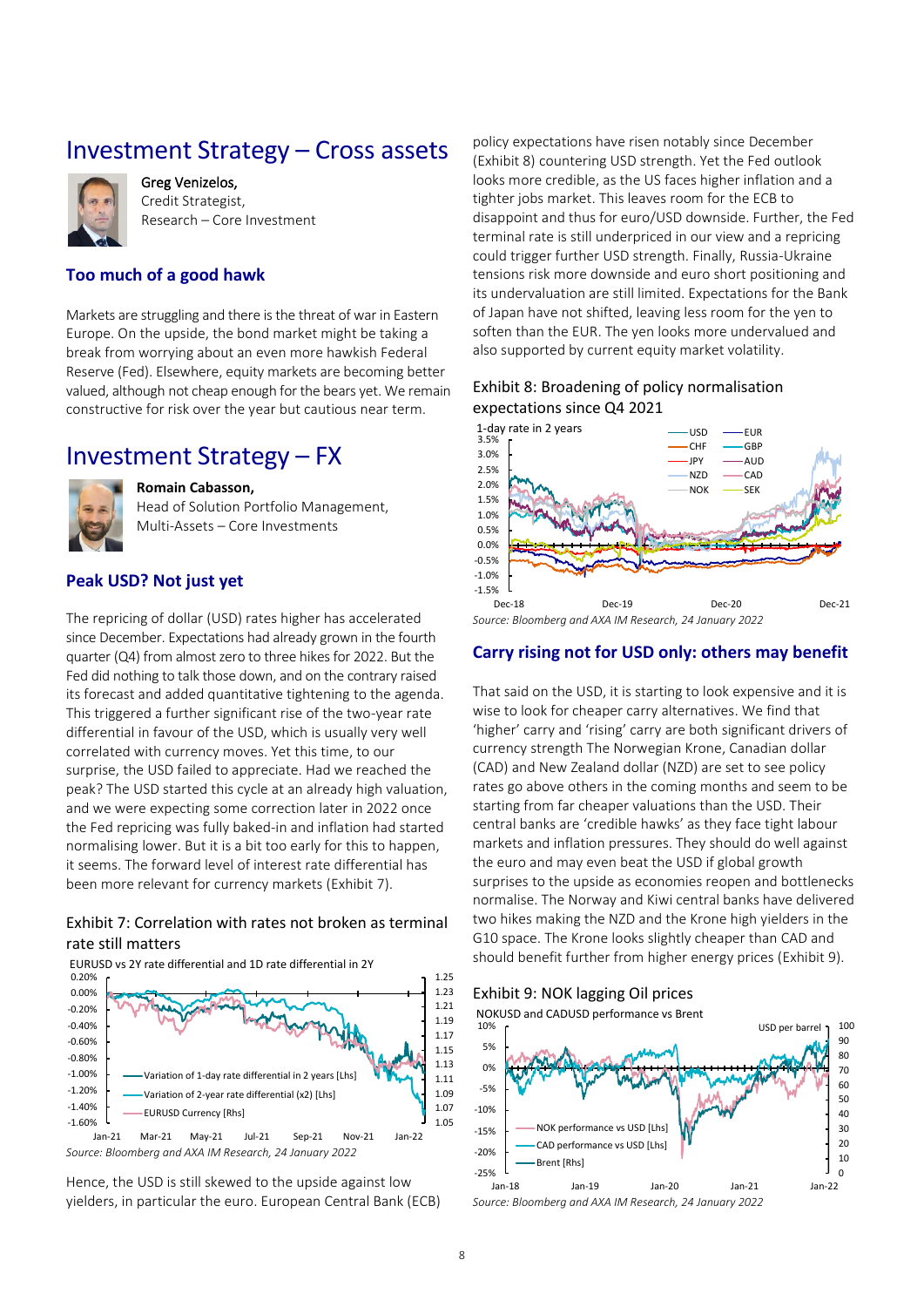### Investment Strategy – Rates

<span id="page-8-0"></span>

#### **Alessandro Tentori**

AXA IM Italy CIO and Rates Strategist Research – Core Investments

### **Central bank expectations**

Last year was full of surprises on the inflation front: The consensus started the year expecting US Consumer Price Index inflation to average 2%, but it eventually averaged 4.7%. Similarly, at the January 2021 Federal Open Market Committee (FOMC) press conference, Federal Reserve (Fed) chair Jerome Powell said he saw the risk of "some upward pressure on inflation" but dismissed this scenario as "likely to be transient and not to be very large".

By year-end, the Fed had engineered a spectacular U-turn on inflation by admitting that some components might be more structural than expected. Of course, markets did not wait until Powell's last word had been spoken in order to anticipate a change in course. The repricing of the Fed's policy path has been rather pronounced at the front end of the curve [\(Exhibit 10\)](#page-8-1), where a bit more than a 25-basis-point (bps) rate hike is priced every quarter for two years.

### <span id="page-8-1"></span>Exhibit 10: Monetary policy U-turn for Fed and ECB





*Source: Bloomberg and AXA IM Research, 24 January 2022*

The swift repricing of policy expectations is not specific to the Fed, though. As we can see i[n Exhibit 11,](#page-8-2) apart from the Bank of Japan, a significant increase in front-end rates across several major currencies can be observed.

For example, 1y1y sterling bond pricing (one-year forward rate on one-year bond) increased by 145bps in 2021, followed by an additional 18bps year-to-date. Canada has experienced similar behaviour of short-term rates. At the other end of the spectrum, the repricing in European Central Bank expectations is less evident, as if the market were still captive to the heated debated between hawks and doves.

#### <span id="page-8-2"></span>Exhibit 11: Global policy tightening more broadly Global front-end forwards



*Source: Bloomberg and AXA IM Research, 24 January 2022*

Are rate expectations exaggerated? This is a crucial question for managing duration in fixed income and equity portfolios. In previous cycles, in addition to the slope of the money market curve, we looked at 2-5-10-year curvature as a reliable indicator of monetary policy expectations. Unfortunately, quantitative easing has distorted several empirical relationships (as well as liquidity metrics).

### <span id="page-8-3"></span>Exhibit 12: Fully priced in?





*Source: Bloomberg and AXA IM Research, 24 January 2022*

We can approximate measures of curve curvature with butterfly curve trades. The 2-5-10-year US Treasuries butterfly appears to be near the extreme of its 20-year range (-60bps/+60bps). This is an indication that rate hike expectations are probably hovering toward the top of their range as well. The forward space provides us with an even clearer picture, as forward rates magnify the shape of the curve.

The spread between the US dollar 2y3y (two-year forward three-year bond) and the 5y5y (five-year forward five-year bond) is risk-equivalent to the 2-5-10-year butterfly and tells us a similar story – rate expectations priced across the curve are very close to their historical maximum [\(Exhibit 12\)](#page-8-3). In addition to being informative for the likely future of monetary policy, this notion also suggests that the 5-year point of the Treasury curve might be a relative performer over the coming quarters, as the Fed starts to deliver policy normalisation against the market's implied path.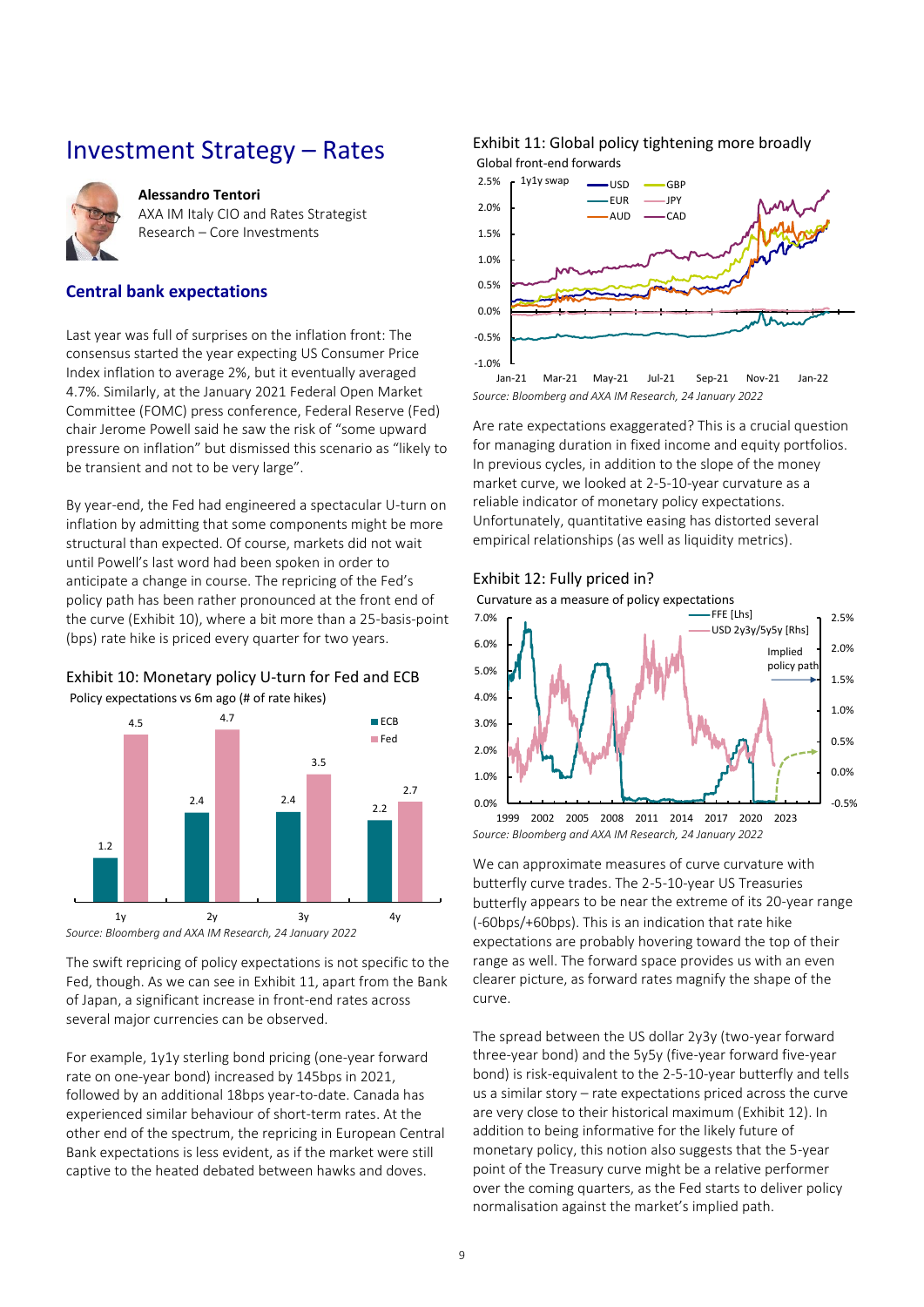### <span id="page-9-0"></span>Investment Strategy – Credit



**Gregory Venizelos** Credit Strategist Research – Core Investments

### **Credit starts 2022 badly but not due to spreads**

Credit markets have begun the year in negative territory, in sympathy with equities and risk assets more broadly, amid a swift rise in global government bond yields. In fact, 2022 has seen the worst start for global credit in 25 years, with a drawdown of nearly 2%, almost twice as steep as that seen in 2000 and 2005 [\(Exhibit 13\)](#page-9-1).

#### <span id="page-9-1"></span>Exhibit 13: Worst start in 25 years for global credit Global credit total return to 20 January 2022



*Source: InterContinental Exchange (ICE) and AXA IM Research, Jan 2022* 1998 2000 2002 2004 2006 2008 2010 2012 2014 2016 2018 2020 2022

The steep drawdown in credit has been predominantly due to the interest rate component [\(Exhibit 14\)](#page-9-2), which reflects the swift rise in government bond yields. This is particularly pronounced in long-duration markets like US dollar and sterling investment grade (IG). The excess return due to credit risk has been a small negative – or even positive, in the case of developed market high yield (HY), offsetting some of the interest rate driven drawdown.

### <span id="page-9-2"></span>Exhibit 14: The interest rate rather than the spread component has done the damage in credit this year Credit return components year-to-date %



### **Default rate expectations still sanguine**

Concerns about duration exposure informed our preference for HY over IG credit since early 2021. think this relative overweight should continue to reap benefits in 2022, as we enter the Fed's hiking cycle. HY markets (excluding China) continue to enjoy the headwind of benign default expectations [\(Exhibit 15\)](#page-9-3). The current default rate forecasts for US and European HY are near 2%, below their historical average and what is implied by current spread levels. This is due to ultra-low distress ratios and easy bank lending conditions. Both of these are likely to rise this year, but at a measured pace that does not de-anchor default expectations. We estimate a 2.5% forecast at the end of the first quarter (Q1) and a 3% forecast at the end of Q2.

### <span id="page-9-3"></span>Exhibit 15: Default expectations remain benign and below what priced by spreads



*Source: Moody's, ICE and AXA IM Research, Jan 2022*

### **Cost of debt back to post-financial crisis lows**

A further tailwind for credit is the decline in government bond yields and credit spreads since the height of the pandemic. This has made corporate debt servicing even more affordable than pre-COVID-19 [\(Exhibit 16\)](#page-9-4). Indeed, the cost of debt for the US dollar investment grade index has dropped back to its post-global 2008/2009 financial crisis lows, despite a stock of debt that is some 7% higher than pre-COVID-19.

### <span id="page-9-4"></span>Exhibit 16: Cost of debt in USD IG index is back to post GFC lows (dark segments are end 2022 estimates) USD IG index debt stock and cost as % of GDP

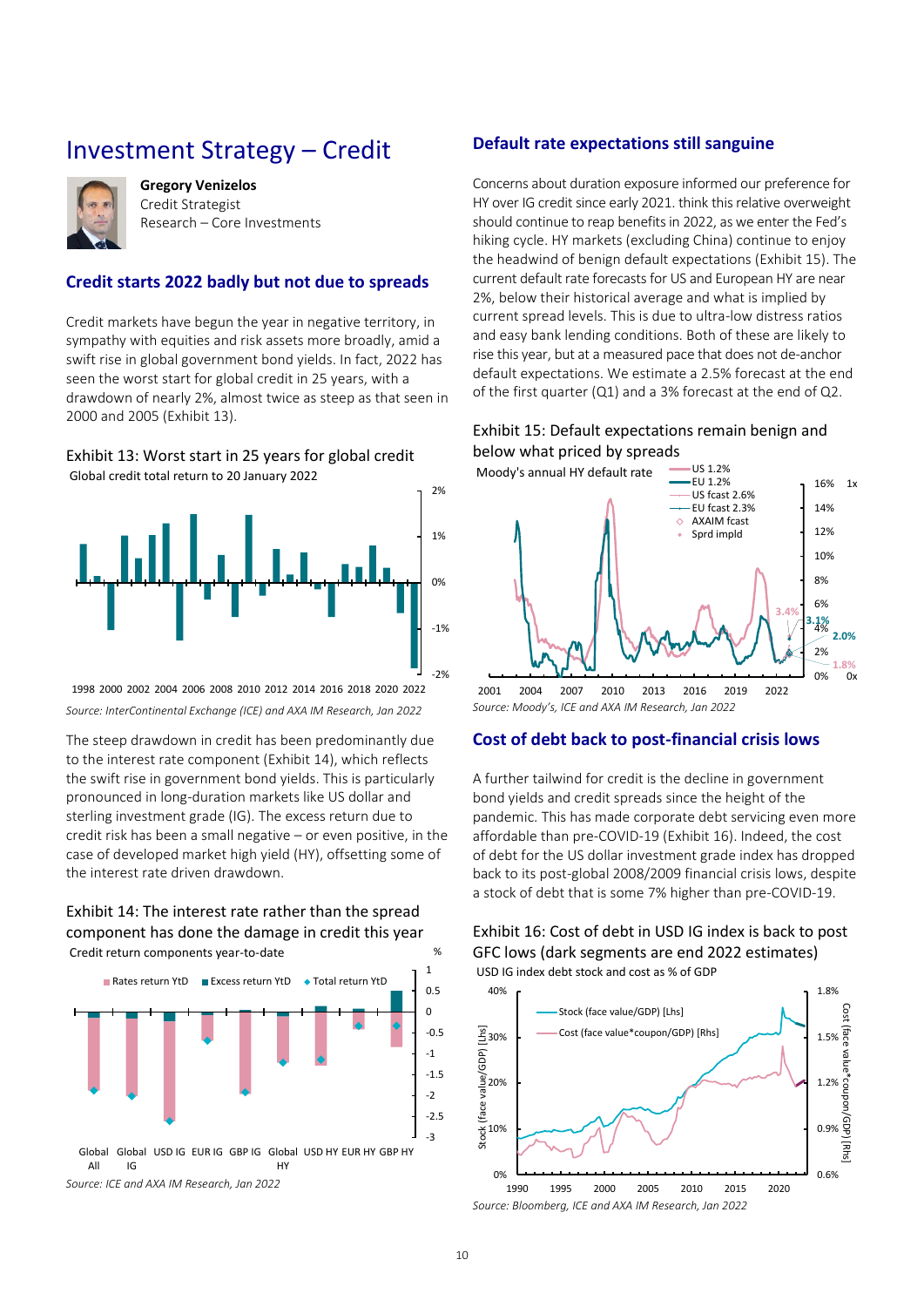# <span id="page-10-0"></span>Investment Strategy – Equity



**Emmanuel Makonga,**  Investment Strategist, Research – Core Investments

### **A bittersweet cocktail**

In a year shaped by the normalisation of US monetary policy, stocks are going through a tortuous post-COVID-19 moment. At the time of writing, global stocks had fallen by -5.6% on a year-to-date basis [\(Exhibit 17\)](#page-10-1). If the month ended now, this would be the sixth worst monthly performance in January since 1970 (inception date). Across sectors, long duration stocks have been severely impacted by rising yields notably the IT sector (-4%). In addition, the upturn in interest rates has triggered the rotation from growth (-4.9%) to value stocks (+3.2%).

#### <span id="page-10-1"></span>Exhibit 17: Value vs. Growth revival…

Equity total returns (local FX): regions, sectors and styles



*Source: Datastream and AXA IM Research, 24 January 2022*

Fundamentals as co-pilot of value rally – Although the rise in real rates appears to be a valid technical support for the value outperformance factor, fundamentals also underpin this narrative. For 2022, analysts expect higher earnings growth for value stocks [\(Exhibit 18\)](#page-10-2).

### <span id="page-10-2"></span>Exhibit 18: Justified by the fundamentals

Global equities: 12M Forward Earnings per Share



Profit and Wages – Even though we are in the early stages of the earnings season (about 10% of S&P500 companies and 4% of STOXX companies have reported) one trend seems to be emerging: Wages. The US banks, almost all of which have reported earnings, have been severely punished (-2.7% oneday price reaction) despite reports beating sales and earnings estimates. One of the explanations is the unanticipated increase in non-interest expenses which include compensation. Consequently, we looked at the annual change in US equity net margins as a function of average hourly earnings, producer input prices and corporate taxes to estimate the ability of companies to maintain their margins this year [\(Exhibit 19\)](#page-10-3). Considering our wage growth forecasts, annual profit growth is expected to decelerate and to decrease from the third quarter (Q3) onwards. Keeping in mind the negative wage coefficient, further surprises would lower these expectations.

#### <span id="page-10-3"></span>Exhibit 19: Peak in margin growth has passed US Equity - Profit margin model



*Source: Bureau of Labor Statistics, Bureau of Economic Analysis, OECD, Datastream and AXA IM Research, 24 January 2022* 1983 1986 1989 1992 1995 1998 2001 2004 2007 2010 2013 2016 2019 2022

Staying overweight – The change in the Federal Reserve's assessment of rising inflation has led to a recalibration of the Fed's rate hike cycle. In parallel, a softening in economic activity survey evidence and the Omicron effect on consumer demand are driving downward revisions in Q1 2022 growth forecasts. Equities still seem to be attractive with the risk premium close to neutral [\(Exhibit 20\)](#page-10-4). As such, we remain overweight in equities with a bias towards the Eurozone in our multi-asset framework.

### <span id="page-10-4"></span>Exhibit 20: Equity risk premia at long term average level US Equity - Implied Equity Risk Premium



*Source: Aswath Damodaran and AXA IM Research, 24 January 2022* 1960 1965 1970 1975 1980 1985 1990 1995 2000 2005 2010 2015 2020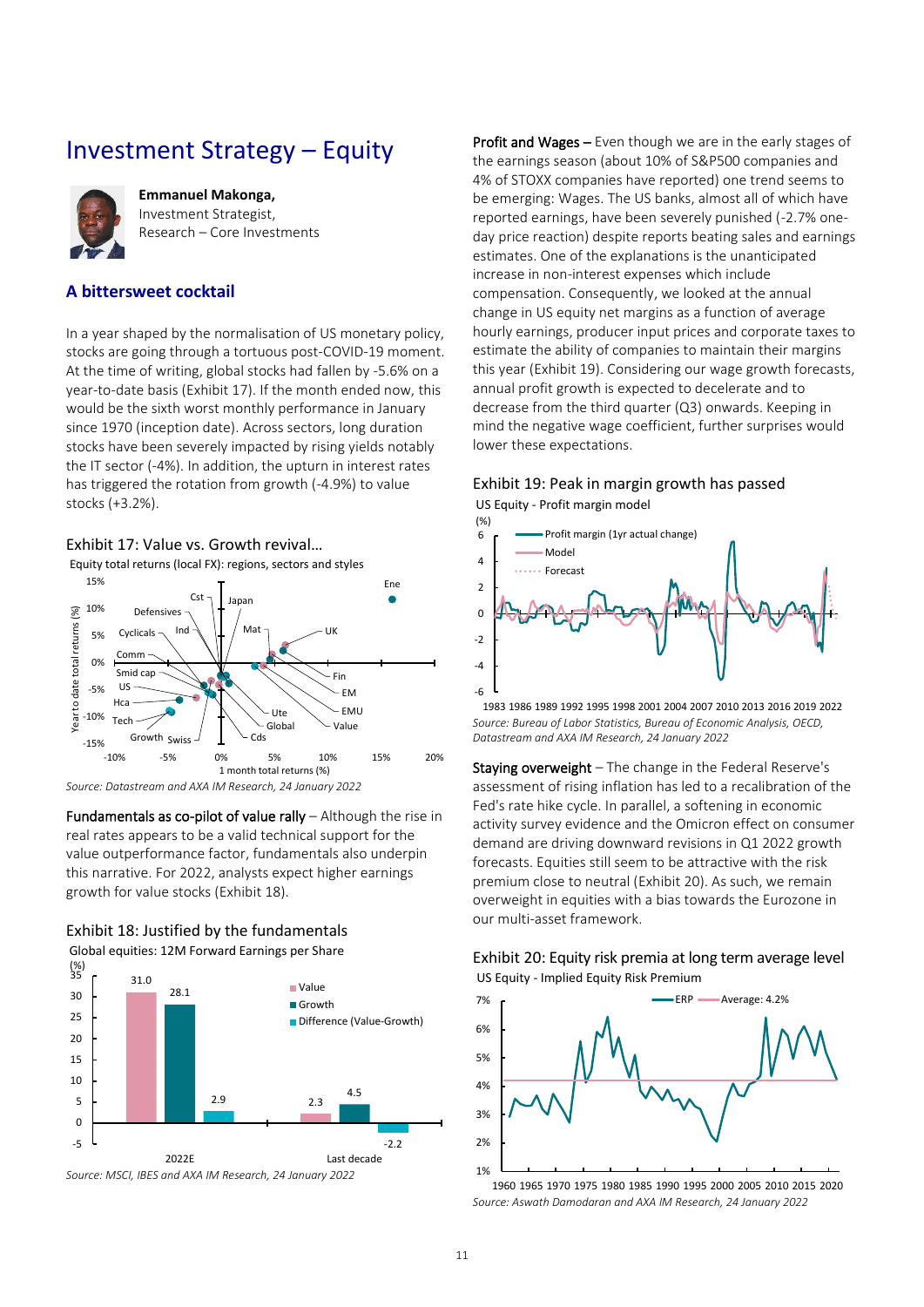# <span id="page-11-0"></span>Recommended asset allocation

|                                                                                                       | <b>Asset Allocation</b> |                          |
|-------------------------------------------------------------------------------------------------------|-------------------------|--------------------------|
| <b>Key asset classes</b>                                                                              |                         |                          |
| Equities                                                                                              |                         |                          |
| Bonds                                                                                                 |                         |                          |
| Commodities                                                                                           |                         | $\blacktriangle$         |
| Cash                                                                                                  |                         |                          |
|                                                                                                       | <b>Equities</b>         |                          |
| <b>Developed</b>                                                                                      |                         |                          |
| Euro area                                                                                             |                         |                          |
| UK                                                                                                    |                         |                          |
| Switzerland                                                                                           |                         |                          |
| US                                                                                                    |                         | $\blacktriangledown$     |
| Japan                                                                                                 |                         |                          |
| <b>Emerging &amp; Sectors</b>                                                                         |                         |                          |
| <b>Emerging Markets</b>                                                                               |                         |                          |
| Europe Cyclical/Value                                                                                 |                         |                          |
| Euro Opening basket                                                                                   |                         |                          |
| Euro Financials                                                                                       |                         |                          |
| <b>US Financials</b>                                                                                  |                         |                          |
| US Russell 2000                                                                                       |                         | $\blacktriangledown$     |
|                                                                                                       | <b>Fixed Income</b>     |                          |
| <b>Govies</b>                                                                                         |                         |                          |
| Euro core                                                                                             |                         |                          |
| Euro peripheral                                                                                       |                         |                          |
| UK                                                                                                    |                         |                          |
| US                                                                                                    |                         |                          |
| <b>Inflation</b>                                                                                      |                         |                          |
| US                                                                                                    |                         |                          |
| Euro                                                                                                  |                         |                          |
| <b>Credit</b>                                                                                         |                         |                          |
| Euro IG                                                                                               | $\blacktriangledown$    |                          |
| US IG                                                                                                 |                         |                          |
| Euro HY                                                                                               |                         | $\Delta_{\rm c}$         |
| US HY                                                                                                 |                         |                          |
| <b>EM Debt</b>                                                                                        |                         |                          |
| EM bonds HC                                                                                           |                         |                          |
| Legends<br><b>Neutral</b><br><b>Negative</b><br>Source: AXA IM Macro Research - As of 26 January 2022 | Positive<br>Last change | ▲ Upgrade<br>▼ Downgrade |

*Source: AXA IM Macro Research – As of 26 January 2022*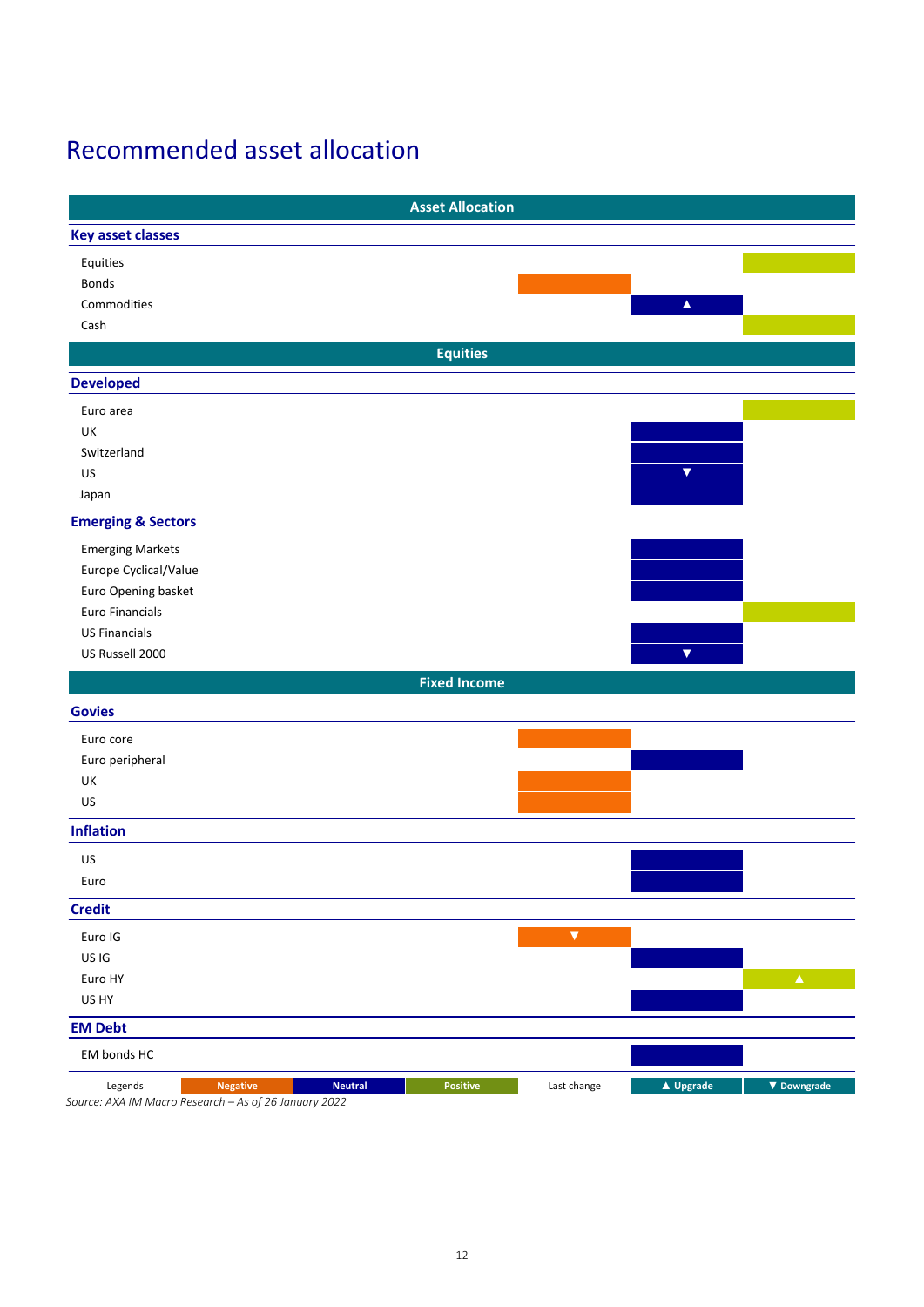# <span id="page-12-0"></span>Macro forecast summary

|                            | 2020    | 2021*         |                  | $2022*$       |                  | 2023*         |                  |
|----------------------------|---------|---------------|------------------|---------------|------------------|---------------|------------------|
| <b>Real GDP growth (%)</b> |         | <b>AXA IM</b> | <b>Consensus</b> | <b>AXA IM</b> | <b>Consensus</b> | <b>AXA IM</b> | <b>Consensus</b> |
| <b>World</b>               | $-3.2$  | 5.7           |                  | 4.1           |                  | 3.6           |                  |
| <b>Advanced economies</b>  | $-5.0$  | 4.9           |                  | 3.6           |                  | 2.4           |                  |
| US                         | $-3.4$  | 5.5           | 5.6              | 3.3           | 4.0              | 2.5           | 0.0              |
| Euro area                  | $-6.7$  | 5.0           | 5.1              | 3.9           | 4.2              | 2.1           | 0.0              |
| Germany                    | $-4.9$  | 2.6           | 2.7              | 3.5           | 4.0              | 1.9           | 0.0              |
| France                     | $-8.0$  | 6.7           | 6.6              | 3.6           | 3.8              | 2.0           | 0.0              |
| Italy                      | $-8.9$  | 6.2           | 6.3              | 3.7           | 4.3              | 1.9           | 0.0              |
| Spain                      | $-10.8$ | 4.3           | 4.7              | 5.5           | 5.8              | 3.0           | 0.0              |
| Japan                      | $-4.9$  | 1.5           | 1.8              | 2.9           | 3.2              | 2.2           | 0.0              |
| UK                         | $-10.0$ | 7.2           | 7.0              | 4.9           | 4.7              | 2.5           | 0.0              |
| Switzerland                | $-2.5$  | 3.5           | 3.5              | 3.0           | 3.0              | 1.6           | 0.0              |
| Canada                     | $-5.3$  | 4.4           | 4.7              | 3.7           | 4.0              | 2.6           | 0.0              |
| <b>Emerging economies</b>  | $-2.0$  | 6.2           |                  | 4.4           |                  | 4.3           |                  |
| Asia                       | $-0.8$  | 6.8           |                  | 5.1           |                  | 5.1           |                  |
| China                      | 2.3     | 7.9           | 8.0              | 5.0           | 5.1              | 5.3           | 0.0              |
| South Korea                | $-0.9$  | 4.0           | 4.0              | 2.6           | 3.1              | 2.1           | 0.0              |
| Rest of EM Asia            | $-4.6$  | 5.8           |                  | 5.5           |                  | 5.3           |                  |
| LatAm                      | $-7.1$  | 6.2           |                  | 2.6           |                  | 2.5           |                  |
| <b>Brazil</b>              | $-4.1$  | 5.1           | 4.7              | $1.2$         | 0.9              | 2.0           | 0.0              |
| Mexico                     | $-8.5$  | 6.0           | 5.6              | 2.6           | 2.8              | 2.2           | 0.0              |
| <b>EM Europe</b>           | $-2.1$  | 5.9           |                  | 3.8           |                  | 2.8           |                  |
| Russia                     | $-3.0$  | 4.5           | 4.2              | 3.2           | 2.6              | 2.0           | 0.0              |
| Poland                     | $-2.7$  | 5.1           | 5.3              | 5.0           | 4.8              | 3.6           | 0.0              |
| Turkey                     | 1.8     | 9.5           | 9.9              | 3.6           | 3.1              | 3.0           | 0.0              |
| <b>Other EMs</b>           | $-2.4$  | 4.2           |                  | 4.1           |                  | 3.9           |                  |

*Source: Datastream, IMF and AXA IM Macro Research − As of 24 January 2021* \* Forecast

| <b>CPI Inflation (%)</b>  | 2020   | 2021*         |                  | $2022*$       |                  | $2023*$       |                  |
|---------------------------|--------|---------------|------------------|---------------|------------------|---------------|------------------|
|                           |        | <b>AXA IM</b> | <b>Consensus</b> | <b>AXA IM</b> | <b>Consensus</b> | <b>AXA IM</b> | <b>Consensus</b> |
| <b>Advanced economies</b> | 0.7    | 3.2           |                  | 3.1           |                  | 2.1           |                  |
| US                        | 1.2    | 4.7           | 4.6              | 4.0           | 4.2              | 2.7           | 0.0              |
| Euro area                 | 0.3    | 2.6           | 2.5              | 2.7           | 2.6              | 1.8           | 0.0              |
| Japan                     | 0.0    | $-0.2$        | $-0.2$           | 0.9           | 0.7              | 0.7           | 0.0              |
| UK                        | 0.9    | 2.6           | 2.5              | 4.5           | 4.1              | 2.0           | 0.0              |
| Switzerland               | $-0.7$ | 0.5           | 0.5              | 0.6           | 0.8              | 0.7           | 0.0              |
| Canada                    | 0.7    | 3.4           | 3.4              | 3.1           | 3.3              | 2.3           | 0.0              |

*Source: Datastream, IMF and AXA IM Macro Research − As of 24 January 2021* \* Forecast

These projections are not necessarily reliable indicators of future results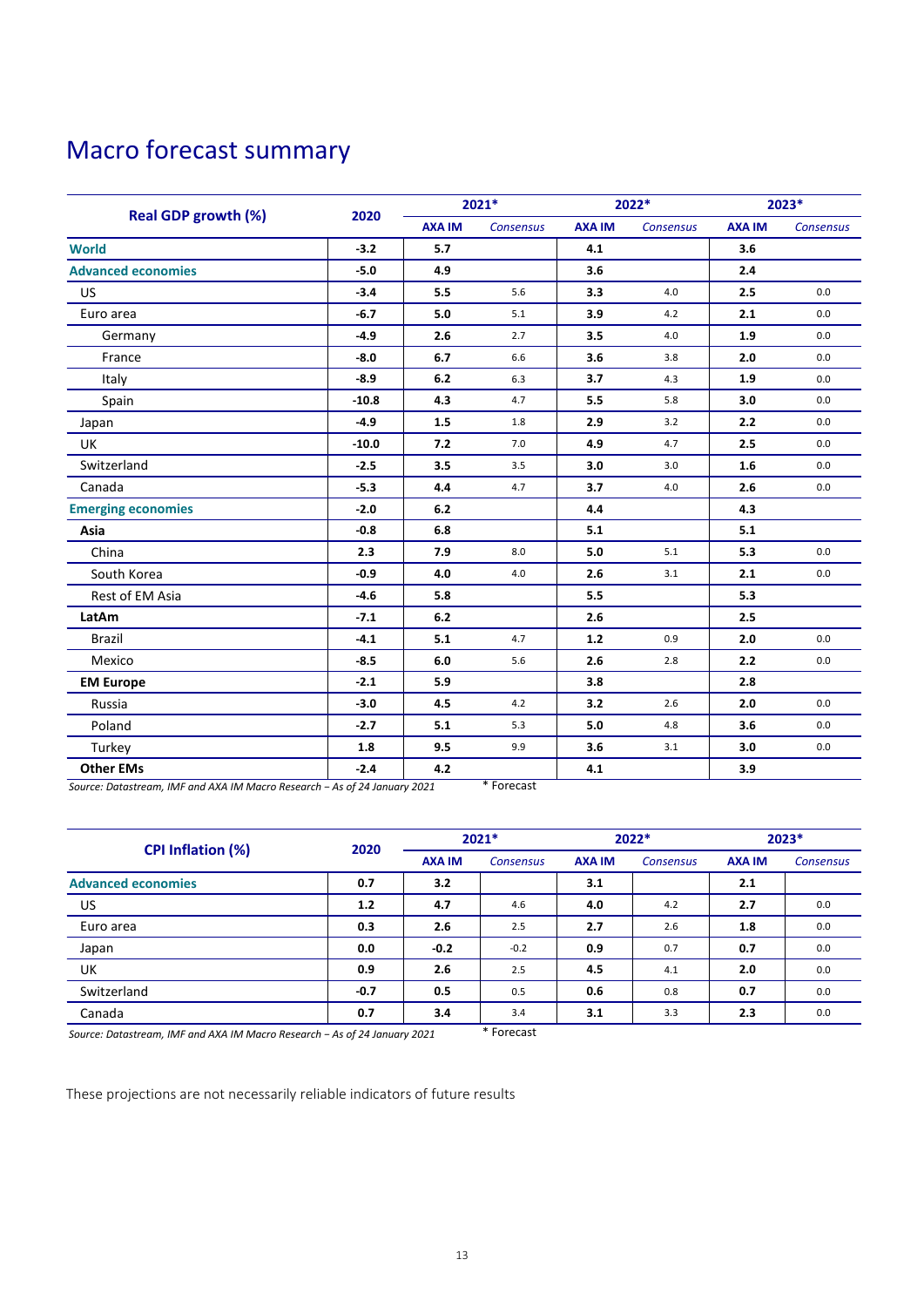# Forecast summary

| <b>Central bank policy</b>                                  |       |                |                   |                   |                 |                 |  |  |  |
|-------------------------------------------------------------|-------|----------------|-------------------|-------------------|-----------------|-----------------|--|--|--|
| Meeting dates and expected changes (Rates in bp / QE in bn) |       |                |                   |                   |                 |                 |  |  |  |
|                                                             |       | <b>Current</b> | $Q1-22$           | $Q2-22$           | $Q3-22$         | Q4-22           |  |  |  |
|                                                             | Dates |                | 25-26 Jan         | $3-4$ May         | 26-27 July      | $1-2$ Nov       |  |  |  |
| <b>United States - Fed</b>                                  |       | $0 - 0.25$     | 15-16 Mar         | 14-15 June        | 20-21 Sep       | 13-14 Dec       |  |  |  |
|                                                             | Rates |                | $+0.25(0.25-0.5)$ | $+0.25(0.5-0.75)$ | $+0.25(0.75-1)$ | $+0.25(1-1.25)$ |  |  |  |
| Euro area - ECB                                             | Dates | $-0.50$        | 20 Jan            | 14 April          | 21 July         | 27 Oct          |  |  |  |
|                                                             |       |                | 10 Mar            | 9 June            | 8 Sep           | 15 Dec          |  |  |  |
|                                                             | Rates |                | unch (-0.50)      | unch (-0.50)      | unch (-0.50)    | unch (-0.50)    |  |  |  |
| Japan - BoJ                                                 | Dates |                | 17-18 Jan         | 27-28 April       |                 | 27-28 Oct       |  |  |  |
|                                                             |       | $-0.10$        | 17-18 Mar         | 16-17 June        | 21-22 Sep       | 19-20 Dec       |  |  |  |
|                                                             | Rates |                | unch (-0.10)      | unch (-0.10)      | unch (-0.10)    | unch (-0.10)    |  |  |  |
| UK - BoE                                                    | Dates | 0.25           | 3 Feb             | 5 May             | 4 Aug           | 3 Nov           |  |  |  |
|                                                             |       |                | 17 Mar            | 16 June           | 15 Sep          | 15 Dec          |  |  |  |
|                                                             | Rates |                | unch (0.25)       | $+0.25(0.50)$     | unch (0.50)     | $+0.25(0.75)$   |  |  |  |

*Source: AXA IM Macro Research - As of 24 January 2022*

These projections are not necessarily reliable indicators of future results

### **[Download the full slide deck of our January Investment Strategy](https://www.axa-im.com/sites/default/files/insight/pdf/axa-im-research-strategy-deck-en-2022-01_0.pdf)**